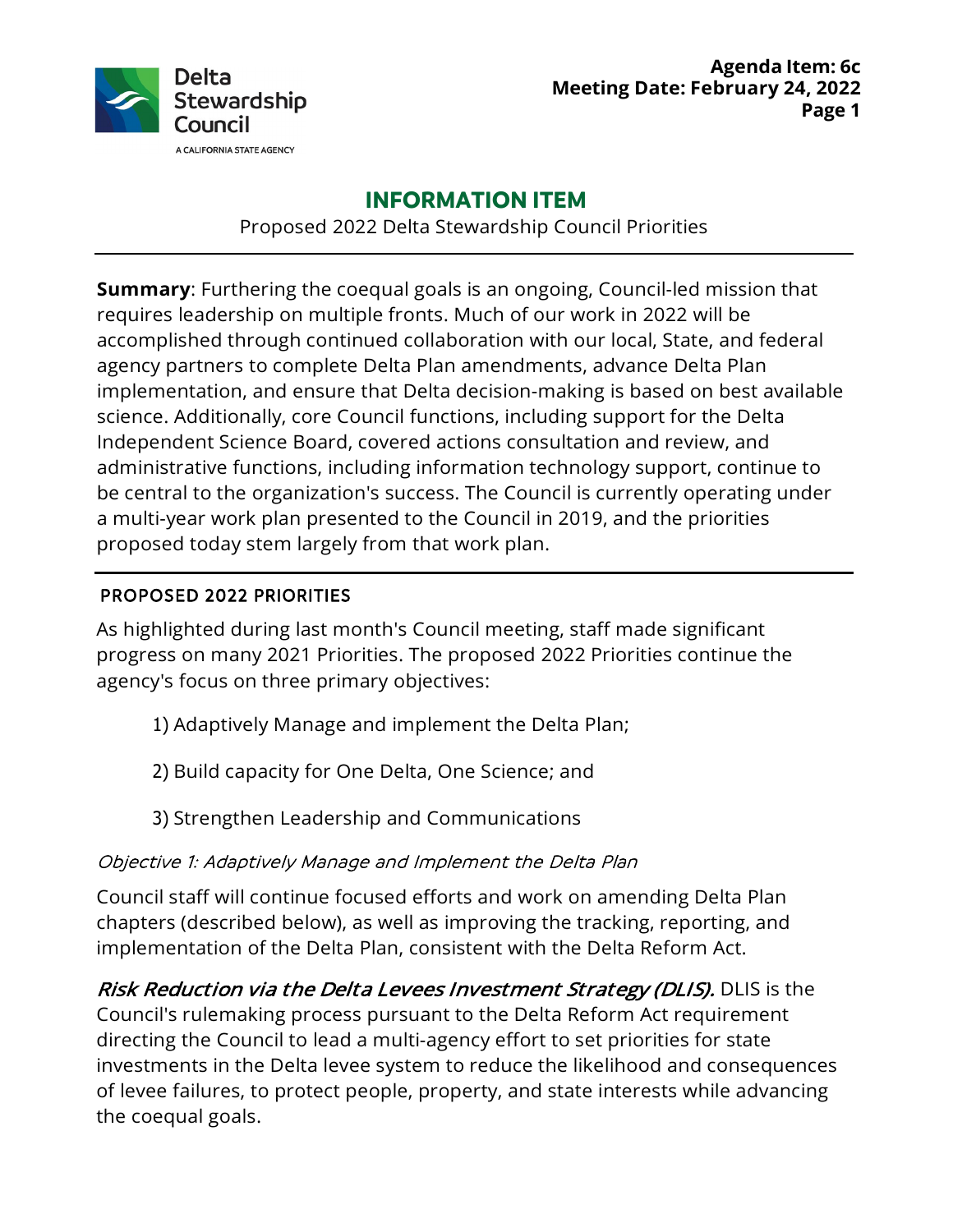Previously, DLIS rulemaking was withdrawn in March 2020 to evaluate new levee condition (LiDAR elevation) data. Council staff presented the results of the evaluation to the Council in May 2021, and the Council authorized staff to reinitiate the rulemaking process in August 2021. Staff anticipates conducting a public hearing for the rulemaking process in Spring 2022 and an effective regulation date in January 2023.

### Advancing Science-Based Restoration via the Delta Plan Ecosystem

*Amendment.* The Delta Plan Ecosystem Amendment aims to further the coequal goal of protecting, restoring, and enhancing the Delta Ecosystem and achieving a dynamic and resilient restored landscape envisioned in the Delta Reform Act. The proposed Ecosystem Amendment includes recommended actions to protect existing ecosystems, restore ecosystems, and enhance working or urban landscapes that provide habitat resources to species.

 The Council released a Draft Program Environmental Impact Report (PEIR) for public review in September 2021, and the public comment period ended in November 2021. Staff anticipates releasing the Final PEIR in June 2022 and conducting a public hearing on the Ecosystem Amendment in Summer 2022, and if approved, to be followed by consideration of initiating rulemaking.

*Planning for a Changing Climate Future via Delta Adapts.* In response to climate change, the Council took action at its May 2018 meeting by directing staff to begin a two-phase effort that will result in the following:

- 1. A vulnerability assessment to improve understanding of regional vulnerabilities to protect the vital resources the Delta provides to California and beyond with state interests and investments top of mind; followed by
- 2. An *adaptation plan* detailing strategies and tools that state, regional, and local governments can use to help communities, infrastructure, and ecosystems thrive in the face of climate change.

Together, these two phases form the *Delta Adapts: Creating a Climate Resilient* Future initiative, a comprehensive, regional approach to climate resiliency that cuts across regional boundaries and commits to collaboration across state, local, and regional levels.

 The Council released the draft Vulnerability Assessment in January 2021 for public review and comment and took action to endorse the Vulnerability Assessment final report in June 2021. Staff has initiated preparation of the accompanying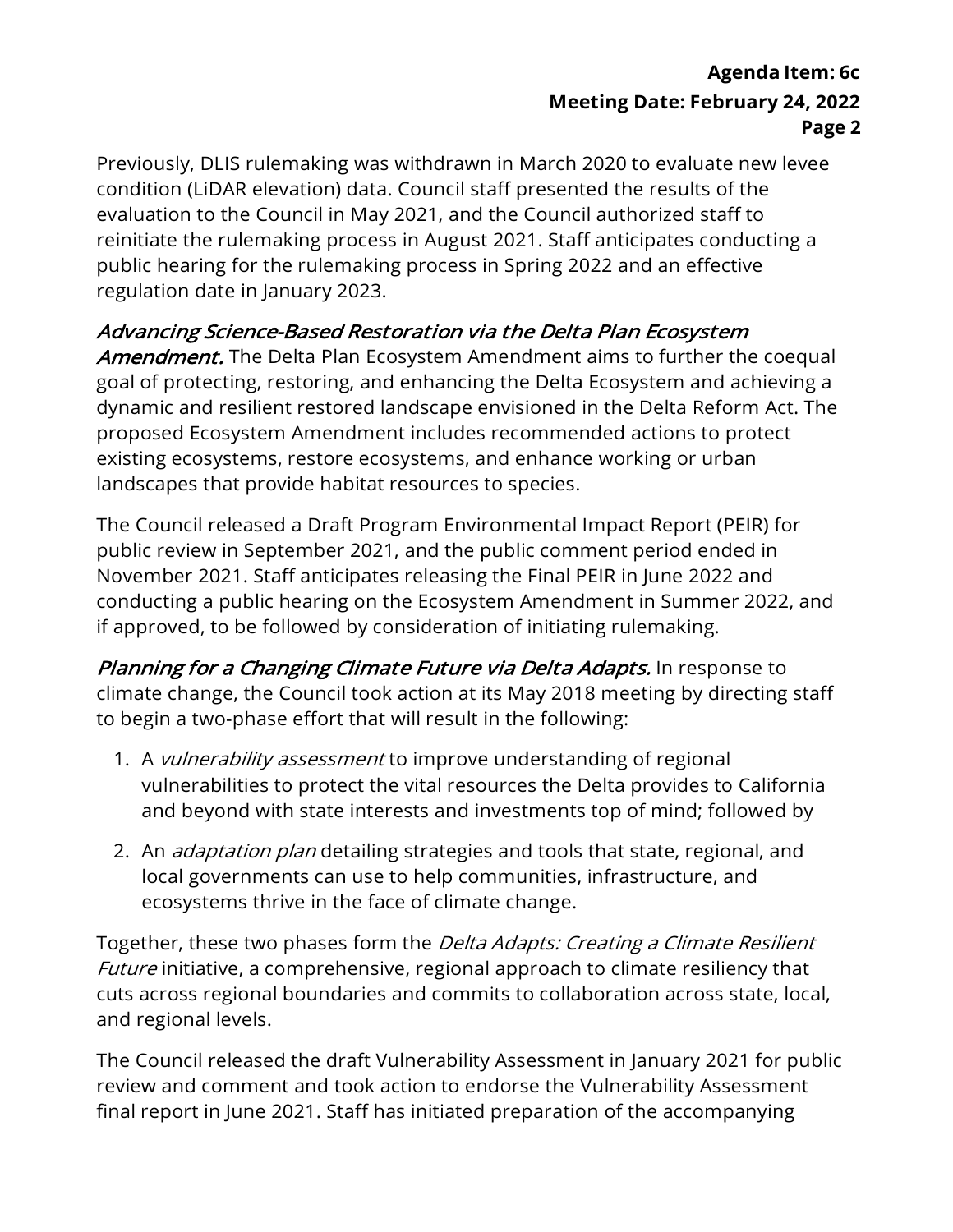Adaptation Strategy, supported by a Stakeholder Working Group and several topic-specific focus groups, which will continue throughout 2022, highlighted by an update to the Council in the summer. Completion of the Adaptation Strategy is anticipated in 2023.

*Environmental Justice Issue Paper.* The 2019 Five-Year Review of the Delta Plan (Five-Year Review) identified environmental justice (EJ) as a key issue for Council focus. The Five-Year Review recommended that staff prepare an issue paper to inform future actions to address EJ and better serve disadvantaged communities in our pursuit of furthering the coequal goals.

 Staff presented a work plan for the Environmental Justice (EJ) Issue paper to the Council in February 2021. Since then, staff has been working to implement the work plan, conducting an analysis of public comments, convening an EJ Expert Group to guide the preparation and review of the issue paper, and developing an interview process. Completion of the EJ Issue Paper is anticipated in early 2023.

Covered Action Appeals Procedures. The Delta Reform Act created an appeals process to ensure the consistency of certain State and local public agency actions ("covered actions") with the regulatory portions of the Delta Plan (see Water Code §§ [85225-85225.30\)](https://85225-85225.30). The Council's experience with appeals proceedings for covered actions within the past five years has identified areas where improvements could be made to the Council's Administrative Procedures Governing Appeals (Appeals Procedures), which were not foreseen when the Council was initially created. The Five-Year Review also identified the need to review the Appeal Procedures for possible amendments.

 Draft proposed revisions to the Council's Appeals Procedures were released for a 90-day public review and comment period in December 2021. The Council anticipates convening a public Council workshop in early 2022. Following the workshop, staff will present the proposed revisions to the Council for adoption.

*Delta Plan Interagency Implementation Committee (DPIIC).* Building on conversations that started in 2021, DPIIC will meet three times this year to discuss, collaboration, and restoration. One of the recommendations in the draft Delta Plan Ecosystem Amendment is the formation of a DPIIC Restoration Subcommittee that focuses on reducing barriers to landscape-scale restoration and increasing coordination throughout the estuary. The initial meeting of the subcommittee occurred earlier this year, and it is anticipated that meetings will promote, and advance ecosystem-based management, cross-estuary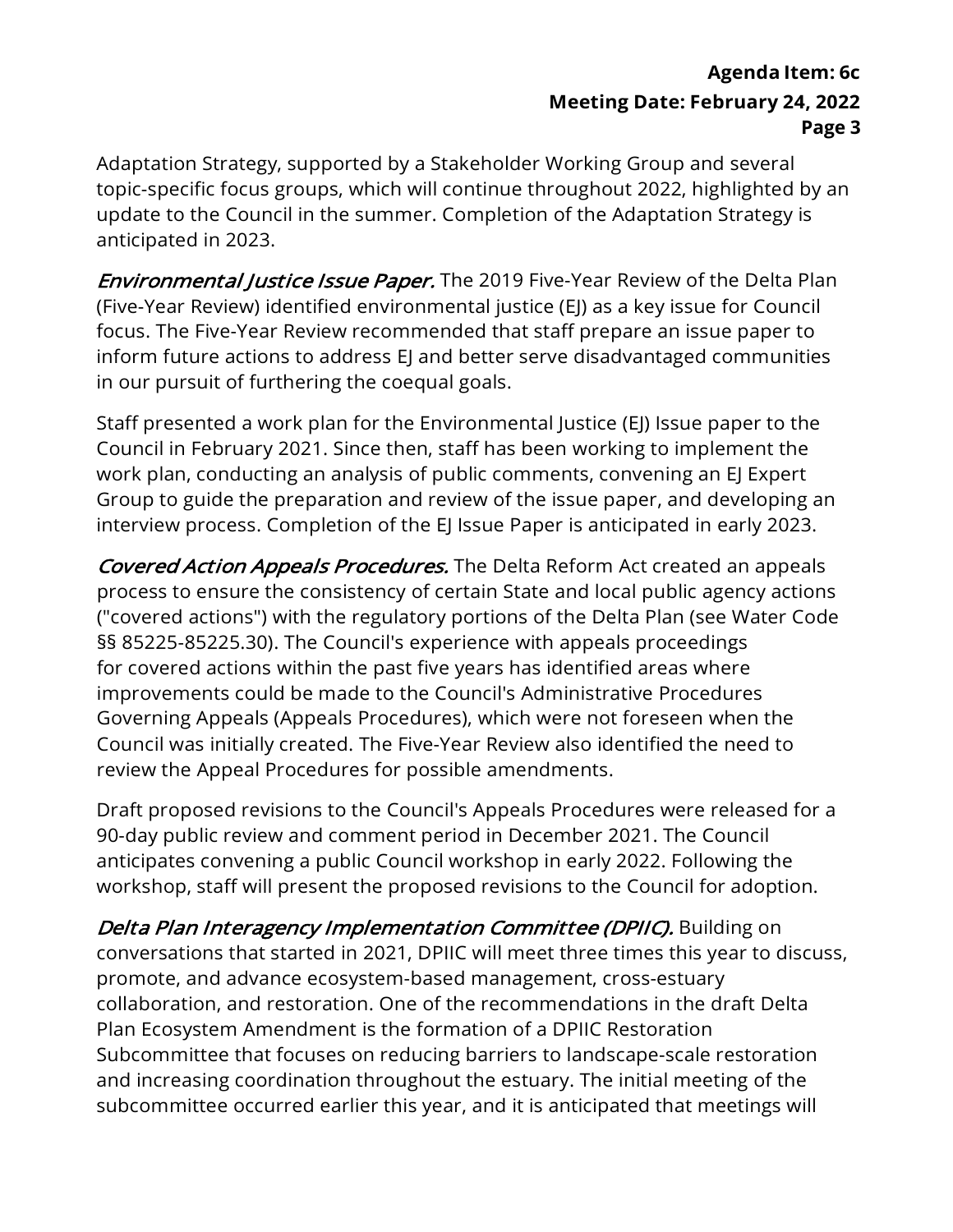occur quarterly.

Covered Actions. In 2021, the Council received ten certifications of consistency for covered actions. Appeals were submitted by four parties for DWR's Lookout Slough Habitat Restoration Project. The Council's findings remanded this covered action, in part, on issues related to Delta Plan Policies G P1(b)(3) and DP P2. DWR submitted a second certification for this project in December 2021, which has been appealed by two parties. The appeals are currently in process, and the Council is under ex parte restriction for matters related to the Lookout Slough project and the appeals. In 2022, we expect to complete review of the Delta Conveyance Project (DCP) Environmental Impact Report as an important preliminary step to the DCP certification anticipated in 2023-2024.

### Objective 2: Build Capacity for One Delta, One Science

 Council staff will continue building the Delta-wide science community by completing the 2022-2026 Science Action Agenda, publishing the 2022 edition of the State of Bay-Delta Science, convening symposia to advance understanding on several critical management questions, and developing the next generation of Delta scientists through the 14<sup>th</sup> Delta Science Fellows cohort.

*2022-2026 Delta Science Action Agenda (SAA).* The SAA is a four-year science agenda for the Delta that prioritizes and aligns science actions to inform management decisions, fills gaps in knowledge, promotes collaborative science, builds the science infrastructure, and achieves the objectives of the Delta Science Plan. Publication of the final 2022-2026 SAA is anticipated by April 2022.

*State of Bay-Delta Science.* The State of Bay-Delta Science is a collection of papers that represents a synthesis of the current scientific understanding of the Delta on a given theme. Together the papers emphasize the progress made on key research questions and identify remaining knowledge gaps.

 The 2022 edition of State of Bay-Delta Science will include chapters on many of the most pressing ecological challenges in the Delta: aquatic vegetation ecology, aquatic weed control, harmful algal blooms, the role of primary producers in carbon sequestration and subsidence, advancement in remote sensing technology for plants and algae, and the historical, current, and future contribution of aquatic plants to carbon production. All chapters will be submitted to the *San Francisco Estuary and Watershed Sciences* journal for independent peer review. Pending acceptance to the journal, the edition will be published in late 2022 and will provide the latest scientific foundation to inform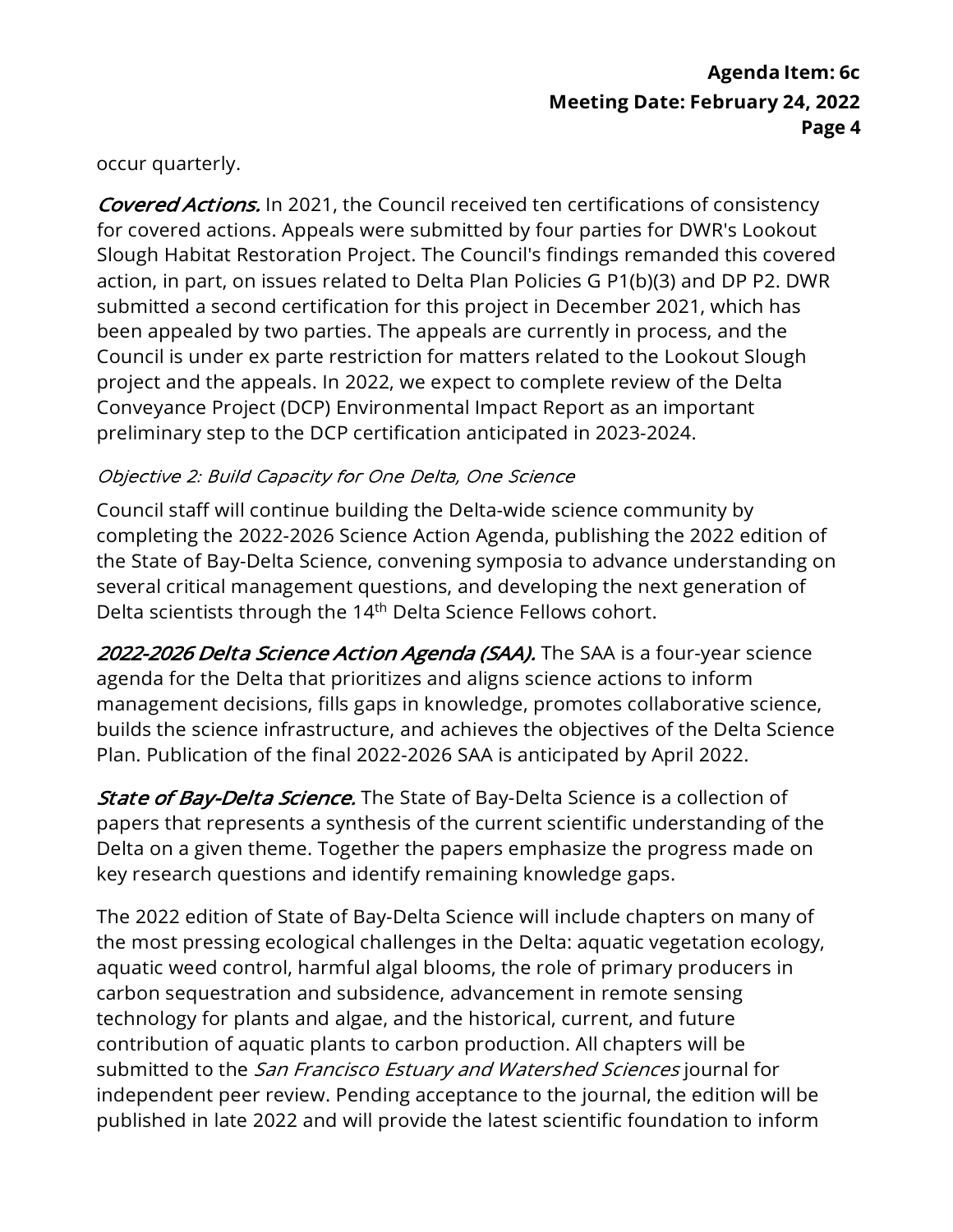management decisions and further research.

2022 Delta Science Fellows Cohort. The Delta Science Program oversees the Delta Science Fellows Program in partnership with California Sea Grant. With Council funding, the Delta Science Fellows Program provides up to two years of support to awardees to pursue research on key topics related to water management and ecosystem health in the Bay-Delta. These early-career scientists work collaboratively with academic and community mentors to address priority issues identified in the Science Action Agenda.

 Since its inception in 2003, the program has supported over 100 graduate and post-graduate scientists to pursue management-relevant research in the Bay- Delta. The 2022 Fellows will be the 14th cohort, and for the first time, this funding opportunity includes a dedicated track for the social sciences.

*Delta Science Tracker.* Currently, there is no centralized way to track all of the science activity happening across the Delta and Estuary. Consequently, the Delta Science Plan (2019) calls for the development of a web-based tracking system of science activities in the Delta to facilitate enhanced coordination and collaboration and increased transparency in science funding streams. In Spring 2020, the Delta Science Program undertook an effort to develop the Delta Science Tracker under the guidance of an interagency Advisory Team. This tool will be launched in the early summer of 2022 and maintained by the Delta Science Program with continuing guidance from the Advisory Team. The development of a shared tracking system for science activities of the Delta was also a recommendation from the white paper Funding Science to Meet Tomorrow's Challenges developed at DPIIC's request in 2019.

*Delta Science Symposia. Delta Science Program Independent Science Workshops*  and Brown Bags provide public venues for dialogue that advance the science for critical Delta management topics. In 2022, the Delta Science Program will host a Brown Bag series that will be an educational opportunity regarding frameworks for environmental, collaborative, and adaptive governance. A second workshop series on Delta salinity management will investigate knowledge gaps and explore the process of scenario-based planning for this critical management issue of the Delta. A final workshop topic will be Harmful Algal Blooms (HABs), with the goal of developing a framework for cohesive monitoring and reporting for HABs in the Delta.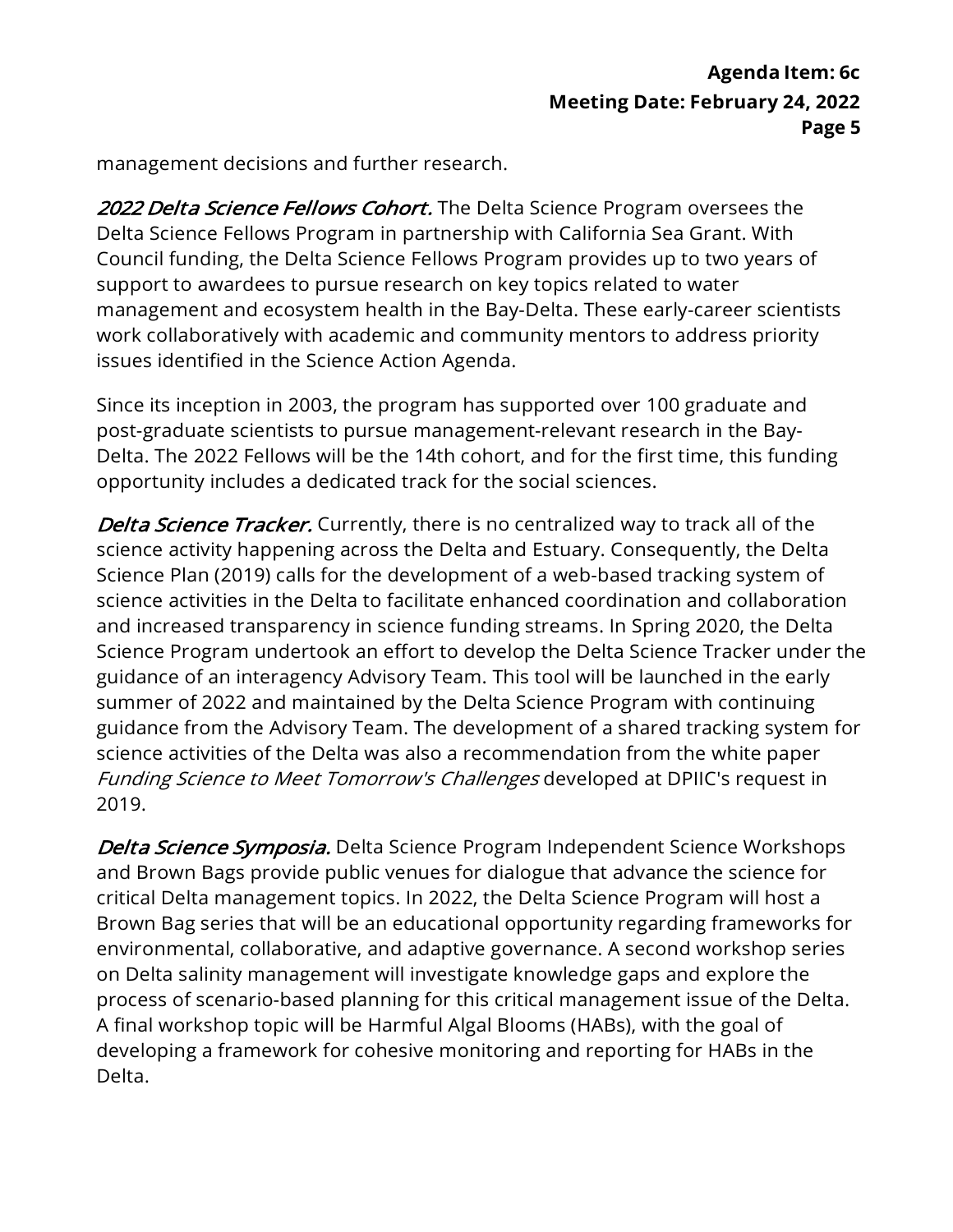*Delta Residents' Survey.* Led by the Council and California Sea Grant's co- sponsored position for Social Science in the Delta, the Delta Residents' Survey aims to establish, collect, and track social data and information about human communities of the Delta. The survey will be developed with an advisory committee that includes representation from the Delta Protection Commission, local governments, and social science researchers. A pilot effort will be launched in Summer 2022 with support from California State University. The results of this pilot effort will inform future survey efforts, with a goal of developing a continuing and consistent source of data on Delta human communities.

*Modeling Summit.* In recent years, state and federal agencies involved in Delta decision-making processes have expressed a need for greater coordination among model developers to advance the status of integrated modeling. Based on a recommendation from the Delta Plan Interagency Implementation Committee, the Council formed an Integrated Modeling Steering Committee to help guide these efforts. Advancement of model integration is also noted as a key action in the 2019 Delta Science Plan and is recommended by the Delta Independent Science Board.

 The Delta Science Program will convene a Modeling Summit to bring together members of the Delta science and modeling community to discuss the vision and development of a virtual modeling collaboratory.<sup>1</sup> for the Delta. The Summit will build on previous work of the Integrated Modeling Steering Committee that identified the need for a collaboratory. Expected outcomes from the Summit include a refined plan for the development of the collaboratory and identification of potential funding avenues, including competitive solicitations.

**Delta Independent Science Board (Delta ISB).** While the Delta ISB is independent from the Council, its work and reports to the Council remain integral to furthering the State's coequal goals for the Delta.

 The Delta ISB will complete its reviews of Water Supply Reliability and the Monitoring Enterprise Review in the first half of 2022. Both reviews have received public comment. In the first quarter of 2022, the Delta ISB will also be charting a course for new thematic reviews. Potential topics include subsidence reversal, food-webs, and environmental flows. The Chair of the Delta ISB will present on Delta ISB

 $1$  A server or cloud-based repository of information related to modeling, including codes, data, and training resources and that could be accessed by interested participants regardless of physical location.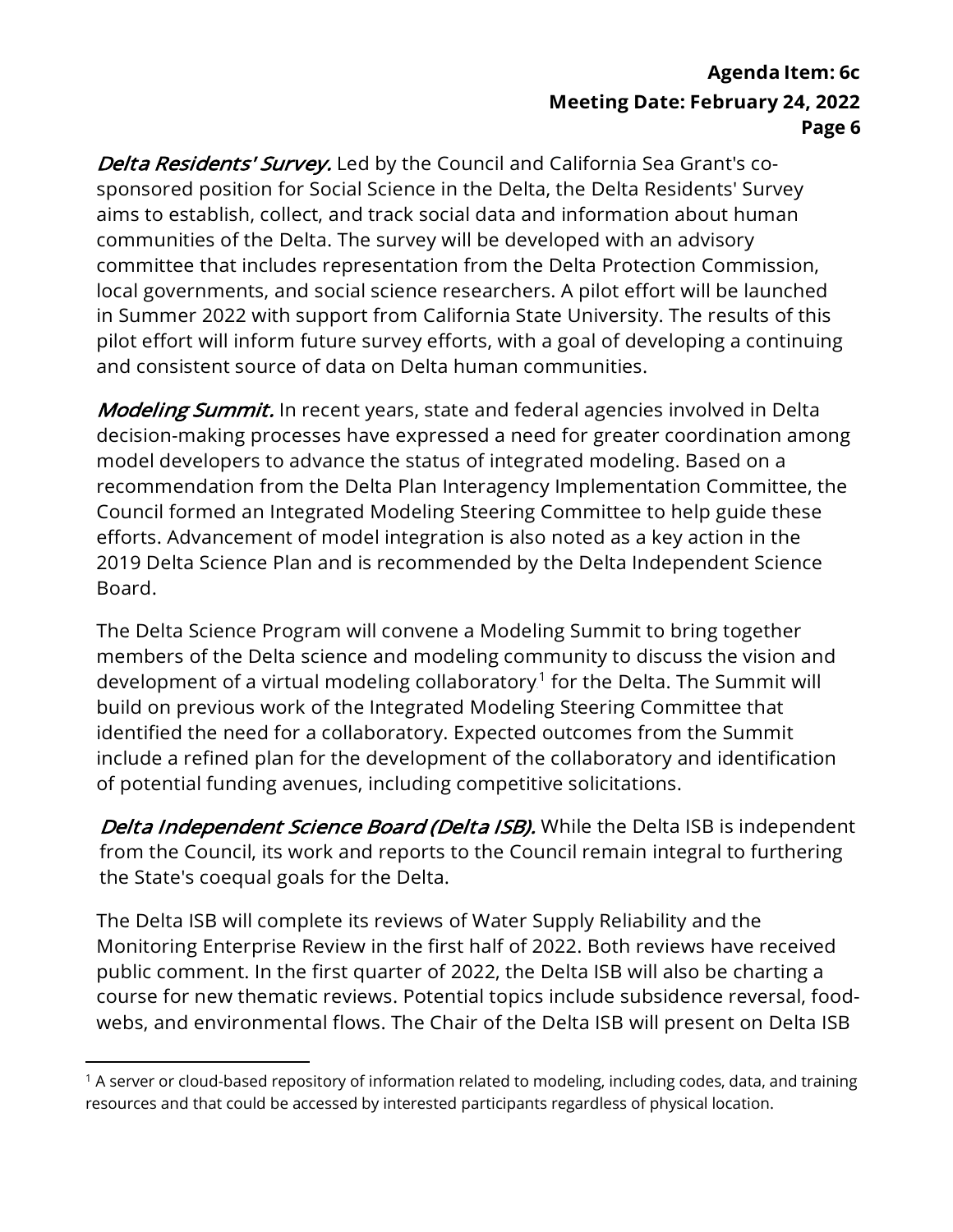work plan priorities to the Council in the first quarter of 2022.

#### Objective 3: Strengthen Leadership and Communications

*Justice, Equity, Diversity, and Inclusion (JEDI).* In 2020, staff-led conversations on justice, equity, diversity, and inclusion (JEDI) began in earnest. Since that time, the Council's internal Delta Diversity Team has been meeting regularly to identify how to better integrate JEDI practices with the Council's work and organizational culture. In 2022, the Council will host internal JEDI training, undergo an assessment to ascertain gaps in the Council's JEDI efforts, and develop a JEDI strategic plan.

#### CORE FUNCTIONS

 Policy and science priorities for the Delta cannot be successful without a strong agency foundation. To that end, Council staff will also continue to perform the core functions that support Delta Plan and Delta Science Plan implementation, including but not limited to providing excellent information technology support to staff and Council Members, as well as providing administrative and legal services on a range of complex issues. Going forward, staff will continue to keep the Council apprised of other activities that could impact the Council's work, such as major covered actions and significant legislative and policy initiatives at State and federal levels.

 **Delta Plan Performance Measure Tracking and Reporting**. Staff tracks and reports on performance measures, funding, programs, and related activities in the Delta to inform the success of Delta Plan policies and recommendations. The Council provides several public-facing database systems to track Delta Plan implementation and will further incorporate best practices for environmental data management in 2022. In addition, the Delta Plan identifies output and outcome performance measures, which are tracked by staff, to measure the progress made in furthering the coequal goals. These indicators rely heavily on quantifiable targets and data analysis from partner agencies.

 **Adaptive Management.** Staff utilizes adaptive management in early consultation to support covered actions in the certification process and provides resources, advice, and technical support through the Interagency Adaptive Management Integration Team and the Suisun Marsh Adaptive Management Team. In addition, Council staff supports the Delta ISB in their efforts to review adaptive management programs in the Delta and provides advice to the Council on a wide range of issues.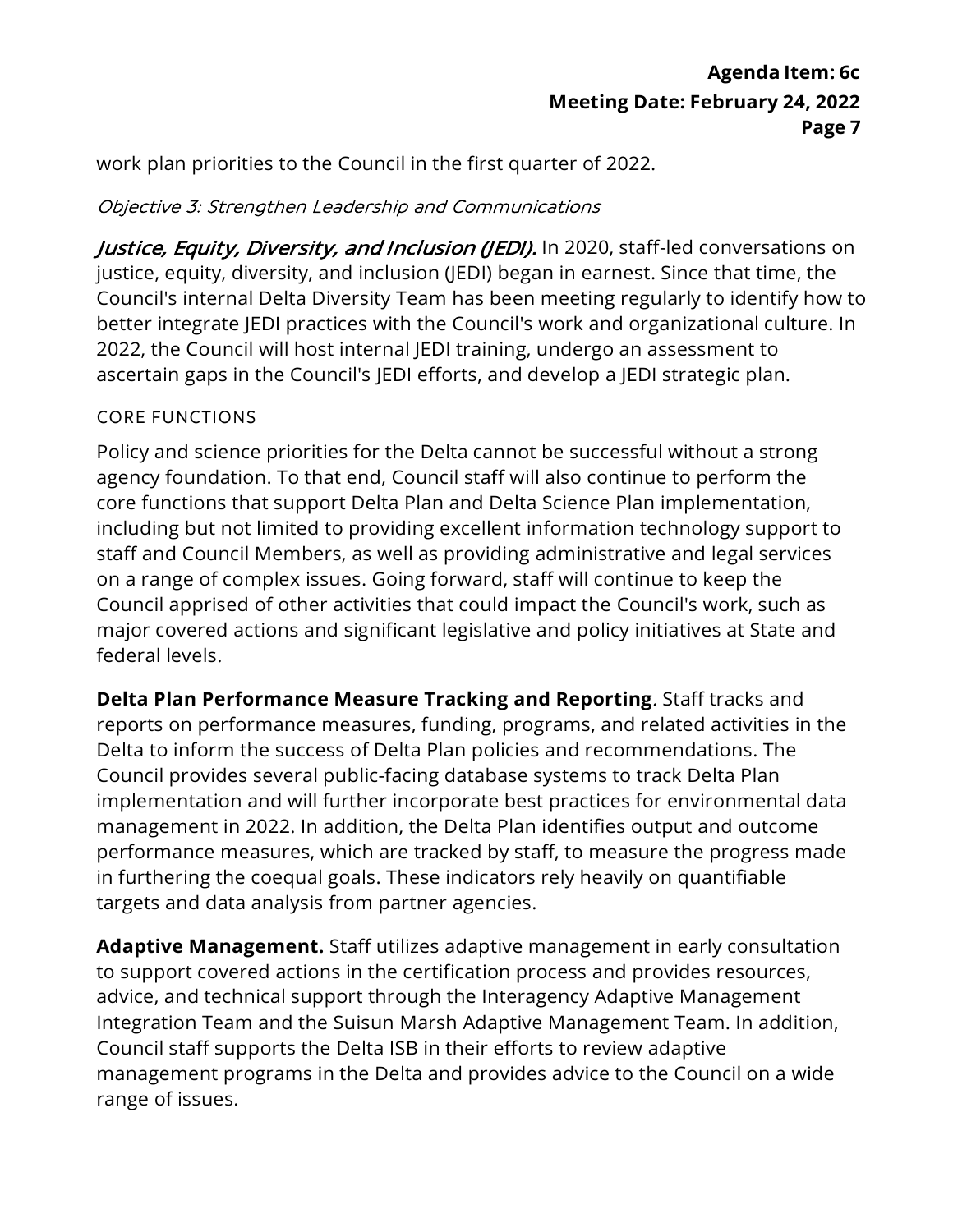**Independent Scientific Peer Review, Advice, and Synthesis.** The Delta Science Plan emphasizes the importance of independent scientific peer review for increasing the credibility of scientific information for decision-making and determining best available science, as required by the Delta Reform Act. Independent scientific advice uses outside experts to provide guidance at key points in project planning, implementation, or evaluation. The Delta Science Program will continue to provide peer review, advice, and synthesis services to support state and federal agencies' decision-making for the Delta.

 **Ongoing Agency and Science Communications.** Staff will provide meeting support, the development of an annual report, publications, blogs, factsheets, website updates, and presentations. This also includes science communications support for seminars, brown bags, symposia, and workshops that serve the entire Delta science community. Staff will also continue to support meetings of the Council, the Delta ISB, and DPIIC, including logistics, preparing reports and briefing panels, and post-meeting follow-up. Communications staff will also continue to support program staff in utilizing the agency's communications strategy and Public Participation Plan to develop and implement communications and outreach plans.

 **Resources.** Staff will continue to provide the day-to-day administrative functions to support the priorities and core activities of the Council. **Fiscal, Acquisitions, Information Technology, Business Operations, and Human** 

 **Other Activities.** Staff will also engage in other activities that further the coequal goals and implement the Delta Plan, as time and resources allow. Emerging opportunities or circumstances may necessitate responses by the Council that could shift emphases. As Council staff track other activities that affect the Delta, we will alert the Council to actions that may significantly affect Delta Plan implementation so that priorities can be adjusted as necessary and desired by the Council.

#### FISCAL INFORMATION

Not applicable.

#### LIST OF ATTACHMENTS

Attachment 1: 2022 Priorities Matrix